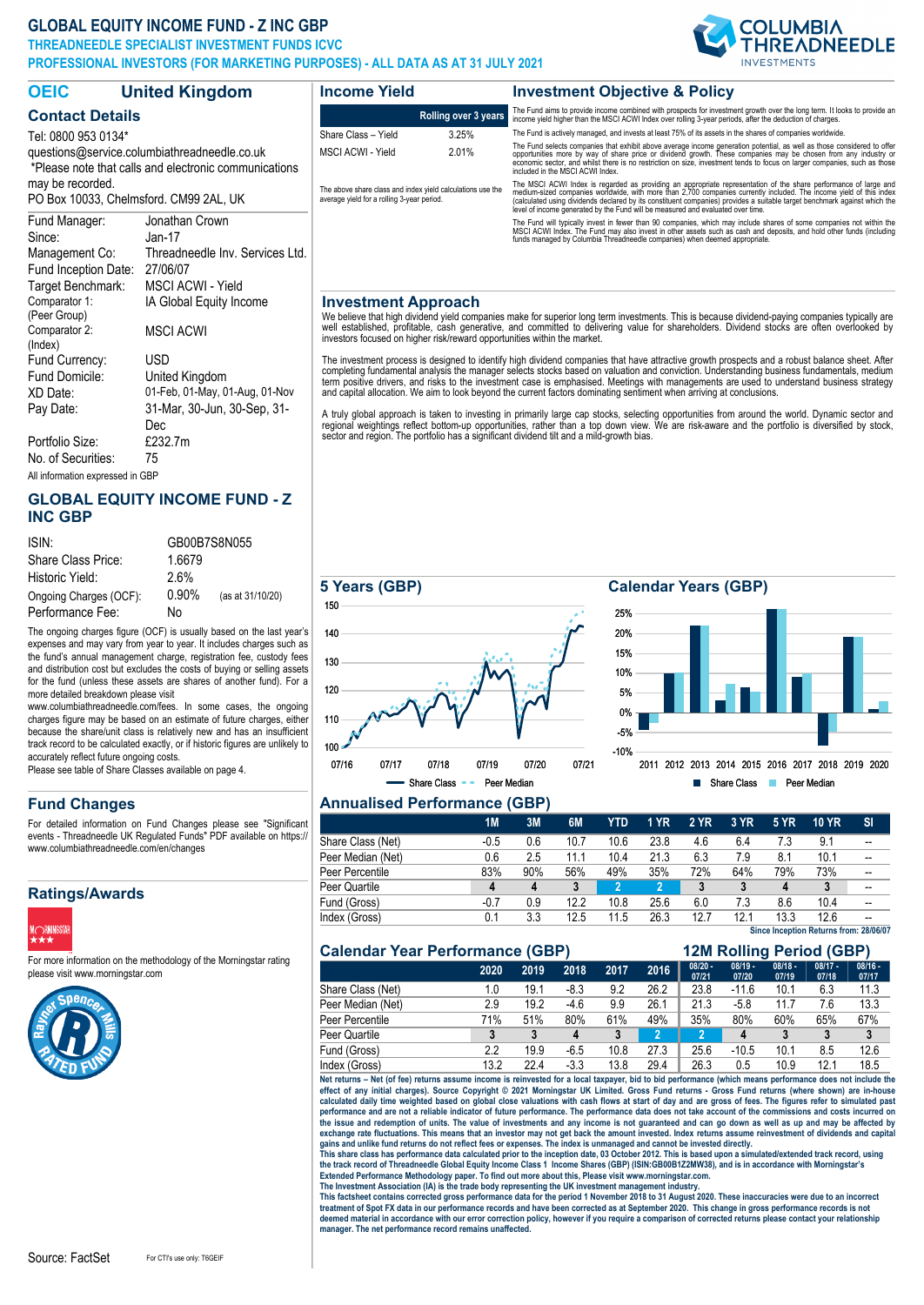## **Top 10 Holdings (%)**

| <b>Security Name</b>                         | <b>Fund</b> | <b>Index</b> |                               |
|----------------------------------------------|-------------|--------------|-------------------------------|
| Microsoft Corporation                        | 4.4         | 3.1          | Information Technology        |
| Samsung Electronics Co., Ltd.                | 2.9         | 0.6          | Information Technology        |
| Deutsche Telekom AG                          | 2.6         | 0.1          | <b>Communication Services</b> |
| Bristol-Myers Squibb Company                 | 2.2         | 0.2          | <b>Health Care</b>            |
| Medtronic Plc                                | 2.1         | 0.3          | <b>Health Care</b>            |
| PepsiCo, Inc.                                | 1.9         | 0.3          | <b>Consumer Staples</b>       |
| Xcel Energy Inc.                             | 1.8         | 0.1          | Utilities                     |
| Unilever PLC                                 | 1.8         | 0.2          | <b>Consumer Staples</b>       |
| Novartis AG                                  | 1.8         | 0.3          | <b>Health Care</b>            |
| Fidelity National Information Services, Inc. | 1.8         | 0.1          | Information Technology        |
| <b>Total</b>                                 | 23.1        | 5.3          |                               |

### **Fund Currency Exposure including Hedging**



All % are as at calendar month end based at global close gross valuation point and on a lookthrough exposure basis to underlying assets including forward currency positions.

## **Weightings (%)**

| <b>Sector</b>                 | <b>Fund</b> | <b>Index</b> | Diff   |
|-------------------------------|-------------|--------------|--------|
| Information Technology        | 17.1        | 22.3         | $-5.2$ |
| Financials                    | 15.8        | 13.9         | 1.9    |
| Industrials                   | 10.4        | 9.9          | 0.6    |
| <b>Health Care</b>            | 9.7         | 11.8         | $-2.1$ |
| <b>Consumer Staples</b>       | 8.3         | 6.8          | 1.5    |
| Materials                     | 7.8         | 5.0          | 2.8    |
| <b>Consumer Discretionary</b> | 7.6         | 12.4         | -4.8   |
| <b>Communication Services</b> | 7.5         | 9.3          | $-1.8$ |
| <b>Utilities</b>              | 5.7         | 2.7          | 3.0    |
| Energy                        | 4.5         | 3.2          | 1.3    |
| <b>Real Estate</b>            | 2.7         | 2.6          | 0.1    |
| Cash Equivalents              | 1.5         |              | 1.5    |
| Cash                          | 1.1         |              | 1.1    |

| Country              | <b>Fund</b> | <b>Index</b> | <b>Diff</b> |
|----------------------|-------------|--------------|-------------|
| <b>United States</b> | 44.3        | 59.4         | $-15.1$     |
| United Kingdom       | 13.7        | 3.7          | 9.9         |
| Germany              | 6.6         | 2.4          | 4.2         |
| Canada               | 4.3         | 2.9          | 1.5         |
| Korea                | 2.9         | 1.6          | 1.3         |
| Indonesia            | 2.7         | 0.1          | 2.6         |
| France               | 2.6         | 3.0          | $-0.4$      |
| China                | 2.5         | 4.2          | $-1.7$      |
| Switzerland          | 2.3         | 2.6          | $-0.3$      |
| Netherlands          | 2.2         | 1.2          | 1.0         |
| Taiwan               | 2.2         | 1.7          | 0.5         |
| Other                | 11.1        | 17.2         | $-6.2$      |
| Cash Equivalents     | 1.5         | --           | 1.5         |
| Cash                 | 1.1         |              | 1.1         |

| Top 10 Overweight/Underweight (%) |                     |
|-----------------------------------|---------------------|
| N                                 | <b>Eund Index</b> F |

| Overweight                             | Fund | Index | <b>Diff</b> |
|----------------------------------------|------|-------|-------------|
| Deutsche Telekom AG                    | 2.6  | 0.1   | 2.5         |
| Samsung Electronics Co., Ltd.          | 2.9  | 0.6   | 2.3         |
| <b>Bristol-Myers Squibb Company</b>    | 2.2  | 0.2   | 2.0         |
| Medtronic Plc                          | 21   | 0.3   | 1.8         |
| Xcel Energy Inc.                       | 1.8  | 0.1   | 1.7         |
| Fidelity National Information Services | 1.8  | 0.1   | 1.6         |
| Unilever PLC                           | 1.8  | 0.2   | 1.5         |
| PepsiCo, Inc.                          | 1.9  | 0.3   | 1.5         |
| DBS Group Holdings Ltd                 | 1.5  | 0.1   | 1.5         |
| Novartis AG                            | 1.8  | 0.3   | 15          |

| <b>Underweight</b>              | <b>Fund Index</b> | Diff   |
|---------------------------------|-------------------|--------|
| Apple Inc.                      | 37                | $-37$  |
| Alphabet Inc.                   | 24                | $-24$  |
| Amazon.com, Inc.                | 21                | $-21$  |
| Facebook, Inc. Class A          | 13                | $-1.3$ |
| Tesla Inc                       | 08                | -0.8   |
| <b>NVIDIA Corporation</b>       | 07                | -0.7   |
| JPMorgan Chase & Co.            | 07                | -0.7   |
| Johnson & Johnson               | 07                | -0.7   |
| Visa Inc. Class A               | 06                | $-0.6$ |
| UnitedHealth Group Incorporated | ი 6               | -0.6   |
|                                 |                   |        |

**3 Month Largest Position Changes**

| <b>Security Name</b>                  | 3 Mth Change   |
|---------------------------------------|----------------|
| Brookfield Asset Management Inc. Clas | $-1.5$         |
| <b>State Street Corporation</b>       | 14             |
| DBS Group Holdings Ltd                | $-11$          |
| 3i Group plc                          | 11             |
| Tryg A/S                              | 11             |
| <b>BNP Paribas SA Class A</b>         | 1 <sub>0</sub> |
| Canadian National Railway Company     | 1 <sub>0</sub> |
| Lockheed Martin Corporation           | $-1.0$         |
| PepsiCo, Inc.                         | 1 <sub>0</sub> |
| General Motors Company                | -0.8           |
|                                       |                |

### **Top Positive/Negative Security Attribution (3 Months)**

|                                          | <b>Fund</b>                    |              |                          | Attri.<br><b>Index</b>       |         |                      |                                        | <b>Fund</b>                    |              |                   | <b>Index</b>                 |              |                                       |
|------------------------------------------|--------------------------------|--------------|--------------------------|------------------------------|---------|----------------------|----------------------------------------|--------------------------------|--------------|-------------------|------------------------------|--------------|---------------------------------------|
| <b>Security Name - 10 Highest</b>        | Avg.<br>Weight Return Return v | <b>Total</b> | Contr.<br>To             | Avg.<br>Weight Return Effect | Total   | Geo.<br><b>Total</b> | <b>Security Name - 10 Lowest</b>       | Avg.<br>Weight Return Return v | <b>Total</b> | Contr.<br>To      | Avg.<br><b>Weight Return</b> | <b>Total</b> | Geo.<br><b>Total</b><br><b>Effect</b> |
| eBay Inc.                                | 1.3                            | 22.1         | 0.3                      | 0.1                          | 22.1    | 0.2                  | Las Vegas Sands Corp.                  | 1.1                            | $-31.2$      | $-0.4$            | 0.0                          | $-31.2$      | $-0.4$                                |
| Tencent Holdings Ltd.                    |                                |              | --                       | 0.7                          | $-23.3$ | 0.2                  | Ping An Insurance (Group) Company of C | 1.5                            | $-20.3$      | $-0.3$            | 0.1                          | $-20.7$      | $-0.4$                                |
| Amazon.com. Inc.                         |                                |              | $\overline{\phantom{a}}$ | 2.2                          | $-4.4$  | 0.2                  | Reckitt Benckiser Group plc            | 1.7                            | $-13.2$      | $-0.2$            | 0.1                          | $-13.0$      | $-0.3$                                |
| Alibaba Group Holding Ltd.               |                                |              | $\hspace{0.05cm}$        | 0.6                          | $-16.1$ | 0.1                  | Samsung Electronics Co., Ltd.          | 2.9                            | -6.9         | $-0.2$            | 0.6                          | $-6.6$       | $-0.2$                                |
| <b>BAE Systems plc</b>                   | 1.3                            | 13.7         | 0.2                      | 0.0                          | 13.8    | 0.1                  | Apple Inc.                             |                                |              | $\hspace{0.05cm}$ | 3.4                          | 10.7         | $-0.2$                                |
| Brookfield Asset Management Inc. Class A | 0.9                            | 13.6         | 0.2                      | 0.1                          | 19.2    | 0.1                  | MediaTek Inc                           | 0.9                            | $-20.4$      | $-0.2$            | 0.1                          | $-20.5$      | $-0.2$                                |
| Eclat Textile Co., Ltd.                  | 0.3                            | 7.7          | 0.1                      | 0.0                          | 13.2    | 0.1                  | Koninklijke Philips N.V.               | 1.1                            | $-17.2$      | $-0.2$            | 0.1                          | $-17.1$      | $-0.2$                                |
| Microsoft Corporation                    | 4.0                            | 12.8         | 0.5                      | 2.9                          | 12.8    | 0.1                  | Alphabet Inc.                          |                                |              | $\hspace{0.05cm}$ | 2.2                          | 12.9         | $-0.2$                                |
| Service Corporation International        | 0.8                            | 16.8         | 0.1                      | $\overline{\phantom{a}}$     | --      | 0.1                  | Manulife Financial Corporation         | 1.4                            | $-10.9$      | $-0.2$            | 0.1                          | $-10.8$      | $-0.2$                                |
| Bristol-Myers Squibb Company             | 2.2                            | 9.1          | 0.2                      | 0.2                          | 9.1     | 0.1                  | Citrix Systems, Inc.                   | 0.8                            | $-18.7$      | $-0.2$            | 0.0                          | $-18.7$      | $-0.2$                                |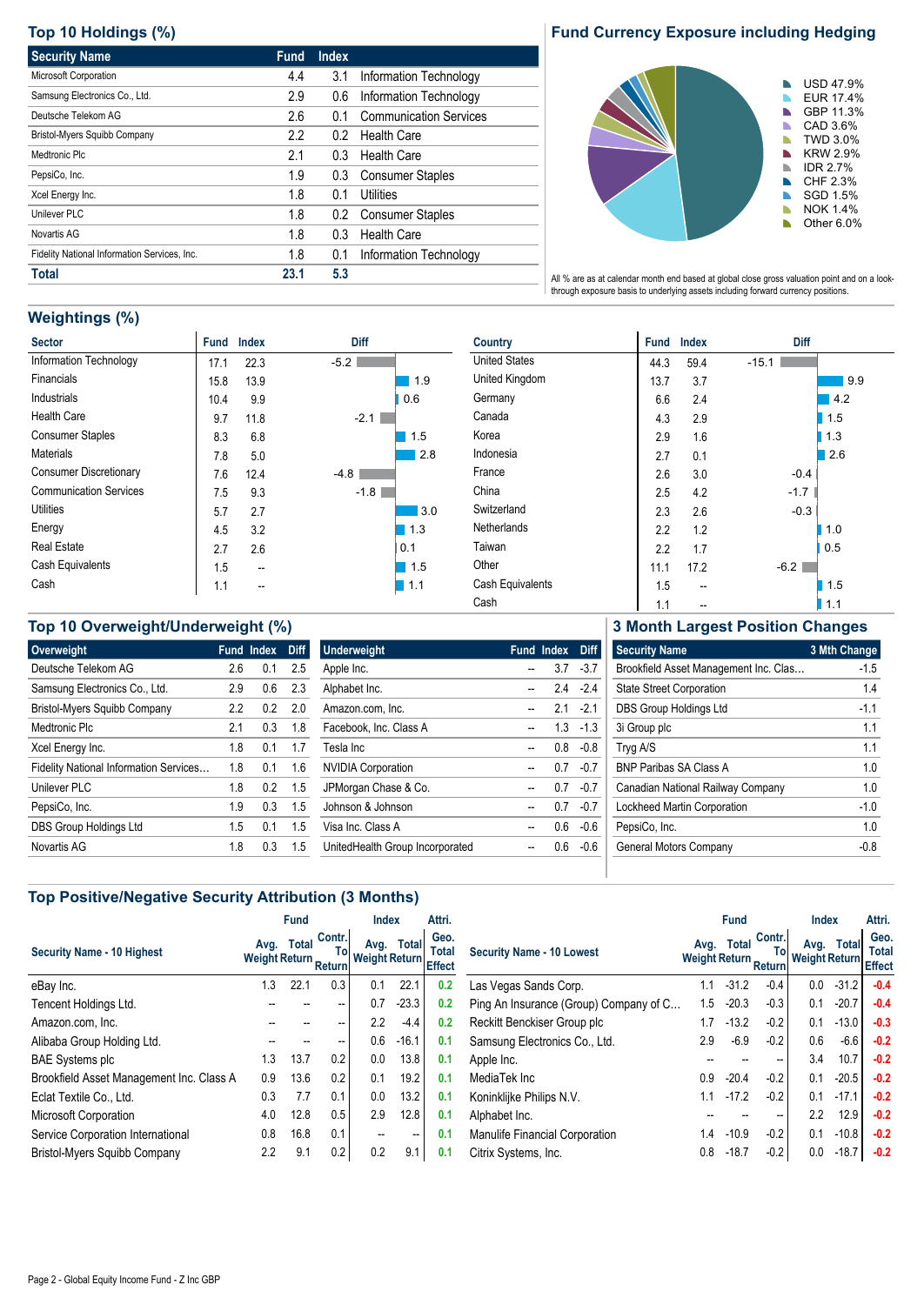#### **Relative Monthly Net Returns vs Peer Median**



Net Returns - All performance is sourced from Morningstar. Returns are calculated on a bid-bid basis and are net of all other expenses. Returns assume income is invested for local taxpayer. Gross Returns - Gross Fund retur performance. The value of investments and any income from them can fall as well as rise. All positions are based on gross portfolio asset valuations at global close. Groupings of securities, e.g. sectors are in-house defin comparative purposes only.

#### **Risk Analysis**

|                            | 3 YR        |              | <b>5 YR</b> |              |  |
|----------------------------|-------------|--------------|-------------|--------------|--|
|                            | <b>Fund</b> | <b>Index</b> | <b>Fund</b> | <b>Index</b> |  |
| <b>Absolute Volatility</b> | 13.8        | 14.1         | 11.7        | 11.9         |  |
| <b>Relative Volatility</b> | 1.0         |              | 1.0         |              |  |
| <b>Tracking Error</b>      | 4.1         |              | 3.7         |              |  |
| Sharpe Ratio               | 0.5         |              | 0.7         |              |  |
| <b>Information Ratio</b>   | $-1.1$      |              | $-1.3$      |              |  |
| Beta                       | 0.9         |              | 0.9         |              |  |
| Sortino Ratio              | 0.7         |              | 1.1         |              |  |
| Jensen Alpha               | $-4.0$      |              | $-3.9$      |              |  |
| Annualised Alpha           | $-3.5$      |              | $-3.4$      |              |  |
| Alpha                      | $-0.3$      |              | $-0.3$      |              |  |
| Max Drawdown               | $-19.6$     | $-15.9$      | $-19.6$     | $-15.9$      |  |
| $R^2$                      | 91.5        |              | 90.5        |              |  |

Ex post risk calculations are based on monthly gross global close returns.

#### **Portfolio Statistics**

|                       |      | Fund Index |
|-----------------------|------|------------|
| Price to Earnings FY1 | 15.8 | 19.0       |
| Price to Book         | 28   | 2.9        |
| Dividend Yield        | 24   | 1.6        |
| Return On Assets      | 19   | 6.7        |
| Return on Equity      | 14.2 | 18.0       |
| Active Share          | 88.5 |            |
|                       |      |            |

Analytics are based on global close valuations using Columbia Threadneedle Investments sourced market attributes. Underlying securities data may be provisional or based on estimates. Market cap weightings include cash in the % calculations.

#### **Market Cap Breakdown Chart Fund Index** >250bn 8.9% Ė 150bn - 250bn 3.6% 100bn - 150bn 14.7% ń 50bn - 100bn 21.2% 20bn - 50bn 33.0% ń 10bn - 20bn 13.6% ĥ 5bn - 10bn 3.2% b 2bn - 5bn 1.7%  $\mathbf{r}$

#### **Drawdown**

**Total Effect Analysis (Year to Date)**



Currency: GBP

### **Performance Attribution (Year to Date)**

|                               |                                                       |                      |                       |        |                                                   |        | <b>Geometric Attrib.</b>          |        |
|-------------------------------|-------------------------------------------------------|----------------------|-----------------------|--------|---------------------------------------------------|--------|-----------------------------------|--------|
|                               | Var. In<br>Avg.<br><b>Weight Return Return Return</b> | <b>Fund</b><br>Total | <b>Index</b><br>Total | Rel.   | <b>Index</b><br>Total Rel. to Alloc. Selec. Total |        | <b>Total Effect Effect Effect</b> |        |
| <b>Communication Services</b> | $-2.0$                                                | 13.0                 | 13.2                  | $-0.2$ | 1.6                                               | 0.0    | $-0.1$                            | $-0.1$ |
| <b>Consumer Discretionary</b> | $-4.8$                                                | 15.5                 | 4.2                   | 10.9   | $-6.5$                                            | 0.3    | 0.8                               | 1.1    |
| <b>Consumer Staples</b>       | 0.8                                                   | 4.1                  | 3.8                   | 0.3    | $-6.9$                                            | $-0.2$ | 0.0                               | $-0.2$ |
| Energy                        | 1.8                                                   | 15.1                 | 19.9                  | $-4.0$ | 7.6                                               | 0.1    | $-0.2$                            | $-0.1$ |
| Financials                    | 2.4                                                   | 9.9                  | 16.0                  | $-5.3$ | 4.1                                               | 0.2    | $-0.9$                            | $-0.7$ |
| <b>Health Care</b>            | $-1.7$                                                | 6.2                  | 11.5                  | $-4.8$ | 0.1                                               | $-0.1$ | $-0.5$                            | $-0.5$ |
| Industrials                   | $-0.2$                                                | 12.7                 | 11.7                  | 0.9    | 0.2                                               | 0.0    | 0.1                               | 0.1    |
| Information Technology        | $-4.0$                                                | 10.5                 | 13.8                  | $-3.0$ | 2.1                                               | $-0.1$ | $-0.5$                            | $-0.7$ |
| <b>Materials</b>              | 3.6                                                   | 21.3                 | 14.1                  | 6.4    | 2.3                                               | 0.1    | 0.5                               | 0.7    |
| <b>Real Estate</b>            | 0.1                                                   | 22.6                 | 15.1                  | 6.5    | 3.3                                               | 0.1    | 0.2                               | 0.3    |
| <b>Utilities</b>              | 1.6                                                   | 4.1                  | 1.5                   | 2.6    | $-9.0$                                            | $-0.1$ | 0.1                               | 0.0    |
| <b>Total</b>                  | --                                                    | 10.8                 | 11.5                  | $-0.6$ | m.                                                | $-0.2$ | $-0.3$                            | $-0.6$ |

### **Performance Attribution - Rolling 3 Month Total Effects**

|                 |                                                                   |              |                | <b>Geometric Attrib.</b>   |        |
|-----------------|-------------------------------------------------------------------|--------------|----------------|----------------------------|--------|
|                 | <b>Fund</b><br>Total<br><b>Return Return Effect Effect Effect</b> | <b>Index</b> |                | <b>Total Alloc. Selec.</b> | Total  |
| Jul-20 - Oct-20 | 0.0                                                               | 1.8          | $-0.7$         | $-1.1$                     | $-1.8$ |
| Oct-20 - Jan-21 | 12.0                                                              | 10.31        | $-0.4$         | 2.0                        | 1.5    |
| Jan-21 - Apr-21 | 11.2                                                              | 8.9          | 0 <sub>4</sub> | 1.7                        | 21     |
| Apr-21 - Jul-21 | 0.9                                                               | 3.3          | $-0.3$         | $-2.0$                     | $-2.3$ |

#### **3 Month Effect Totals**



Attribution analysis is calculated on a daily geometric basis unless otherwise stated. Fund returns may result in residual factors when compared to geometric attribution total returns due to data and calculation methodolog weights is the average daily under/overweight position of the fund verses the index over the period. The Attribution table and graph only display a maximum of 12 groupings based on the highest portfolio end weight. The Rol Total Effect Attribution summary is based on the same groupings as the Year to Date Attribution.